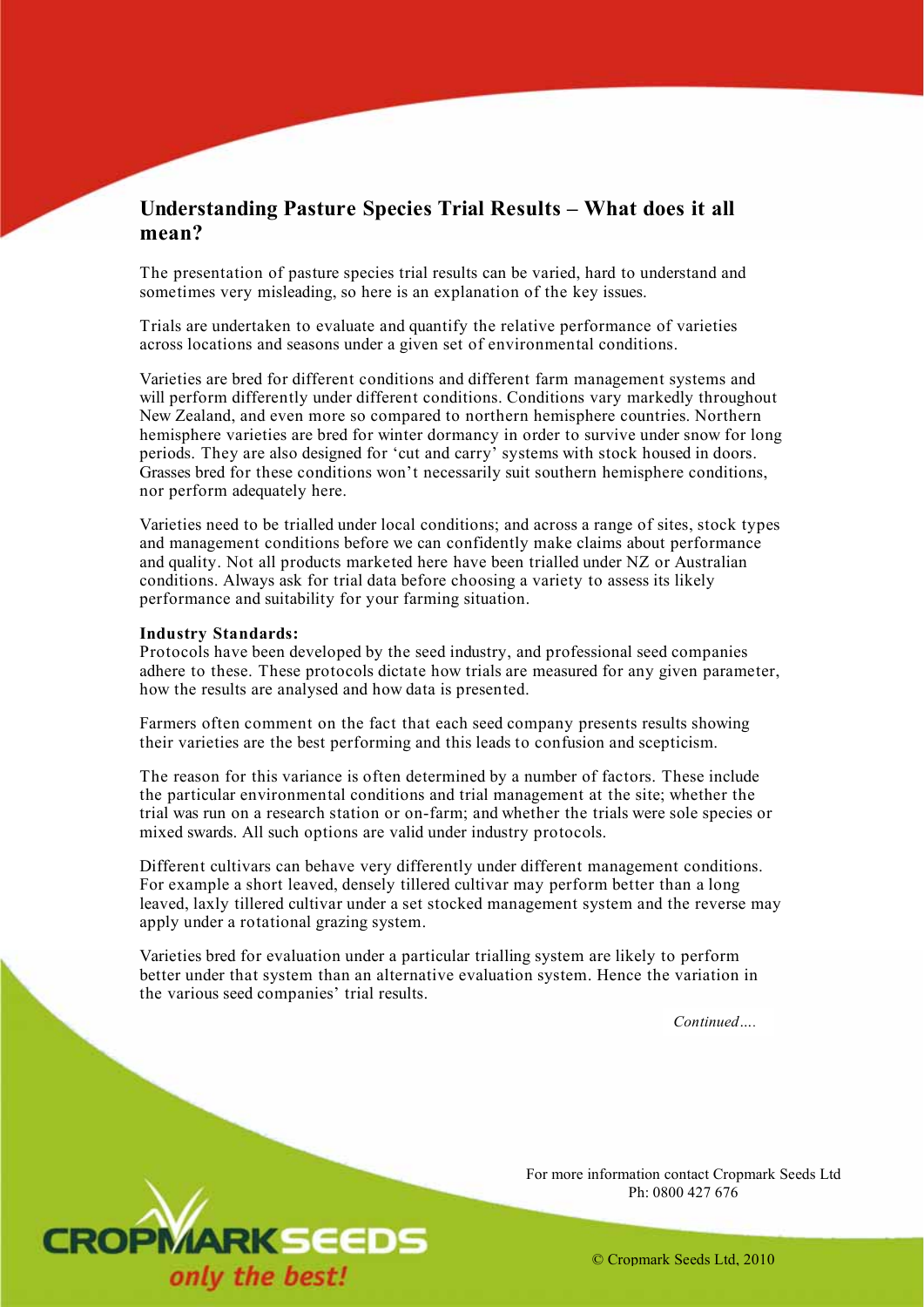Cropmark's philosophy is that varieties should be trialled on-farm under a range of environmental conditions, management systems and stock types. Therefore we conduct trials under varying farm management systems at sites throughout the country to assess the performance of varieties under different conditions.

In addition to trials run by the various individual companies, the New Zealand Plant Breeders Rights Association (NZPBRA) which is an industry body to which the major seed breeding companies in New Zealand belong, administers independent 'cultivar evaluation trials'.

#### **Trial Set-up**

In managing a trial it is important to reduce environmental variances, such as soil type and soil moisture, fertility, slope, and stock camps that can impact upon the trial's results. Trials should be sown on flat, uniform sites with uniform soil type. Trial plots should be located away from gateways and stock camps.

Within any trial site, there will be natural variances however. To minimise the effect of any environmental variation on results, trials are designed in what is called a randomised complete block. Under this system each variety is randomly assigned to a plot. This is replicated three or four times to ensure that one abnormal result (e.g., as a result of a urine patch) does not affect the overall trial result.

## **Measurements**

## **DM yields**

Dry matter yields can either be measured by cutting, drying and weighing samples taken within the trial, or by using pasture probes to assess yields. Yields are measured throughout the year to assess seasonal and annual yield performance of the varieties.

The duration of trials will depend on the species of grass used. For example, it is standard protocol to measure perennial ryegrasses for a minimum of three years, whereas Italian ryegrass trials will be measured for a one to two year period and Westerwold annuals for one year.

Dry matter yield data for each variety within the trial can either be presented as actual dry matter yield results, or as a percentage of the trial mean. In the latter case, actual mean results are also included as a reference.

#### **Metabolisable Energy and digestibility:**

To assess the metabolisable energy content and digestibility of varieties, a pre-determined number of random samples are taken from each variety plot and sent off to the laboratory for analysis.

The metabolisable energy and digestibility levels of grasses vary markedly throughout the year according to stage of growth (vegetative vs. flowering, young vs. mature). Each individual variety will have different ME and digestibility content curves over the year

*Continued….* 

For more information contact Cropmark Seeds Ltd Ph: 0800 427 676

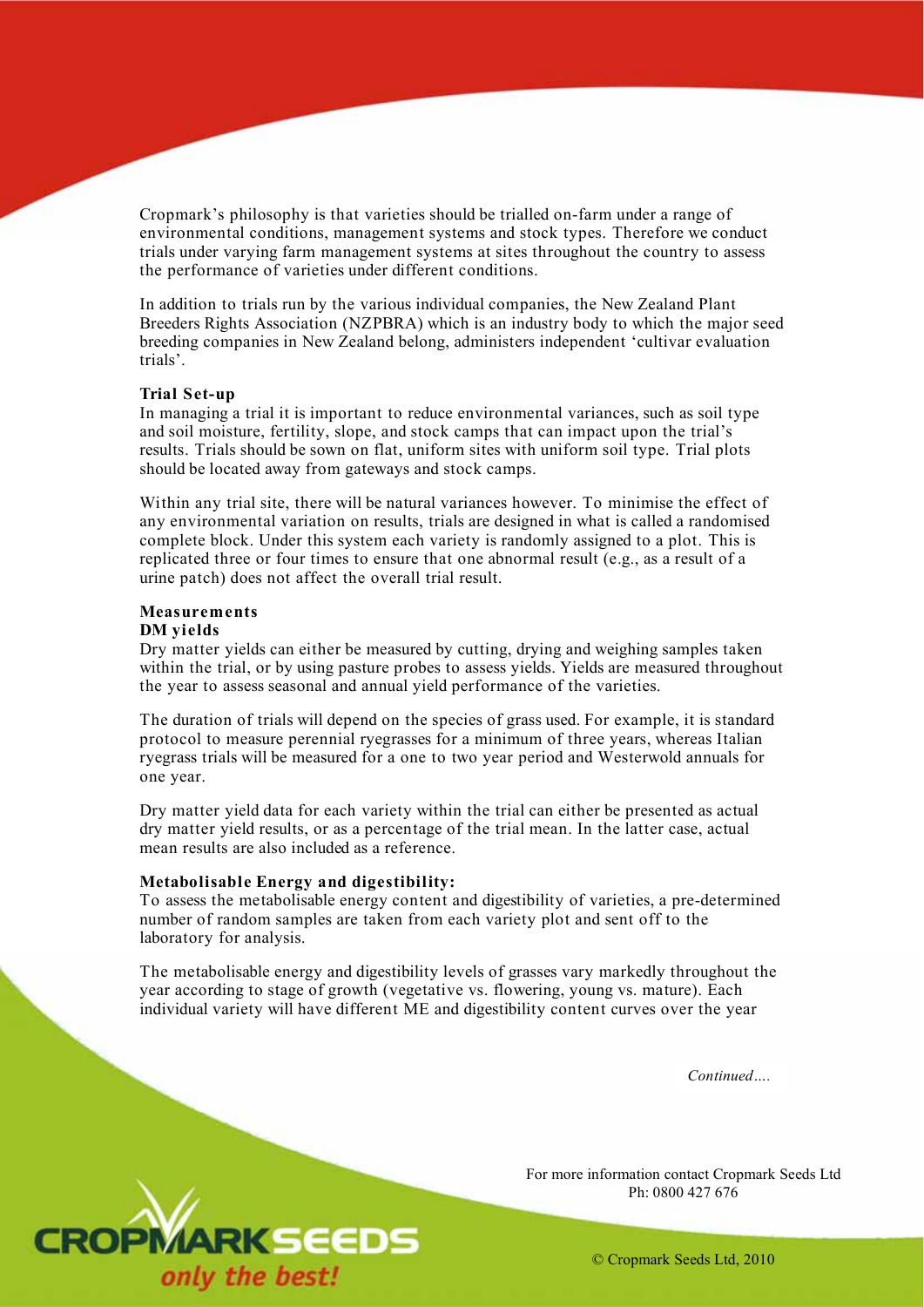relative to other varieties. A snapshot measurement at any given date is not a reliable indicator of how the variety will perform throughout the year. Ideally measurements should be taken over at least a 12 month period, preferably more, (as well as across sites) and either presented as a graph or a pooled average result.

#### **Disease:**

Disease resistance of the varieties within a trial is assessed at each measurement of the trial, and generally scored 'by eye' and ranked on a 1–10 scale. For 'rust' infection assessment, in addition to eye appraisal, plot samples can also be sent to the laboratory for analysis of the level and severity of rust infection.

#### **Persistence:**

Persistence is measured by counting the number of plants of the desired variety at randomised locations within the trial after a pre-determined period, at the same time assessing the amount of undesired (weed/grass) species and bare soil. For perennial species, persistence is usually assessed after 3 years, whereas for Italian and annual ryegrasses persistence is assessed after 12–18 months.

#### **Trimming of trials**

When trials are run on farm under grazing systems, preferential grazing by livestock can result in variance of residual dry matter between plots. To overcome such variances, the trial is mown after grazing to ensure all varieties start from an equal footing.

#### **Livestock performance trials:**

Livestock performance trials are run according to similar principles and protocol to that described above for yield trials. Plots are randomised and replicated but on a larger scale to assess the effect of each variety on livestock performance.

A number of factors combine to affect stock performance, including the dry matter production of a variety, its metabolisable energy, digestibility, palatability and the impact of its alkaloid composition. (Endophyte alkaloids can cause grass staggers, heat stress, etc and levels vary between varieties).

Consequently a wide range of measurements need to be taken within the trial including dry matter yields (pre-graze and residual yields), metabolisable energy and digestibility levels, alkaloid analyses, as well as stocking rate, livestock rectal temperatures and liveweight gains.

Livestock performance trials are by nature very time consuming and expensive.

*Continued….* 



For more information contact Cropmark Seeds Ltd Ph: 0800 427 676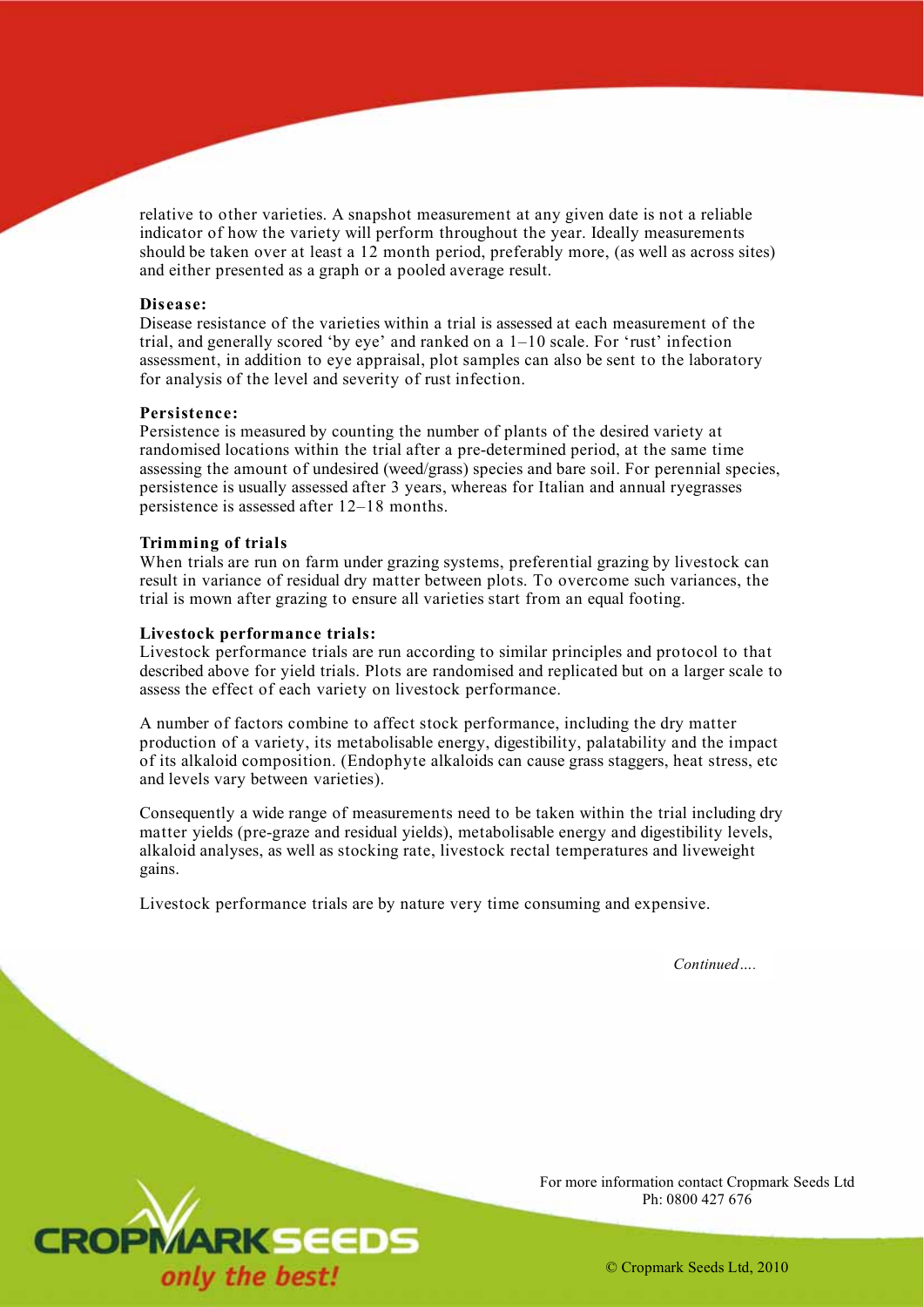## **Terms:**

## **blksig (block significance).**

This indicates whether there are any significant differences between replicates (blocks) as a result of environmental variances within the trial. NS indicates there is no significant difference. If there are significant differences between the replicates, the resultant error in the trial is likely to be high and it is more difficult to make statistical comparisons between varieties.

## **Trtsig (treatment significance).**

This indicates whether there are any significant differences between varieties in the trial as a result of the genetic ability of one variety over another.

\* means some or small significant differences are present between replicates or varieties. \*\* means there is high levels of significant difference present

## **Coefficient of Variation (abbreviated to CV%):**

A term used to help give some definition to the accuracy of the results collected from a particular trial, and expressed as a percentage. A low CV% (less than 10%) is indicative of an accurate trial. A  $CV$  above 15% indicates that a trial has a lot of unexplained variation, and that the results need to be treated with some caution.

## **Mean (average):**

Means are usually provided for the average seasonal and yearly performance of the trial, as well as for individual varieties within the trial. If the trial mean is stated to be 100%, the yield of each variety can be ranked and compared with it in terms of a percentage difference.

## **Least Significant Difference (LSD):**

LSD's are used in order to see if differences between varieties are realistic, and not just a product of variation within a trial. Usually the LSD figure is calculated at the 95% probability level by the analyst, and the difference in yield between two varieties must be greater than this to prove statistically that one yields more than the other.

In the example below, the LSD for Total Yields is 5%. This means that Matrix has significantly higher DM yield than Impact, but Impact does not have significantly higher yield than Meridian because the difference between the two is less than 5%.

The LSD's can either be presented as a line at the bottom of the table or as columns, in which instance, lower case lettering is used to show these differences in a more readable form, where common letters indicate no significant differences.

*Continued….* 



For more information contact Cropmark Seeds Ltd Ph: 0800 427 676